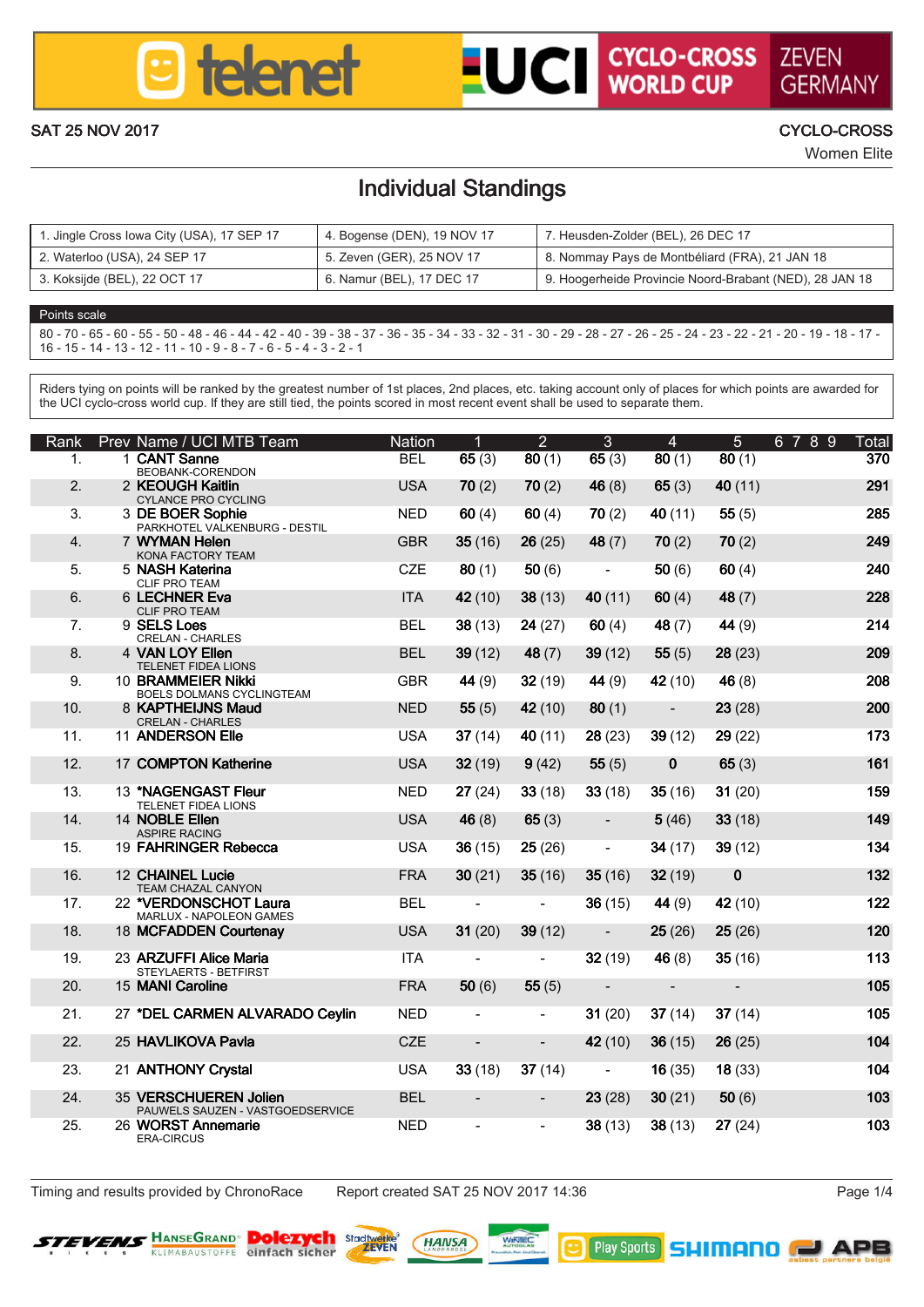### **B** telenet

# **LUCI CYCLO-CROSS ZEVEN**

### SAT 25 NOV 2017 CYCLO-CROSS

## GERMANN

Women Elite

### Individual Standings

| Rank |                 | Prev Name / UCI MTB Team                                  | Nation     | 1       | 2       | ٨       | А                        | к            | $\mathbf{R}$<br>$\mathbf{Q}$<br>67<br>Total |
|------|-----------------|-----------------------------------------------------------|------------|---------|---------|---------|--------------------------|--------------|---------------------------------------------|
|      | 26.             | 16   ANGWAD Anniba<br>SPECIALIZED RADNG                   | <b>DEN</b> | 48 (7)  | 28 (23) |         | 24(27)                   |              | 100                                         |
|      | 27              | 33 "NORKOVA Nikola<br>BEPINK COGEAS                       | CZE        | ٠       | ٠       | 29(22)  | 29(22)                   | 30(21)       | <b>RR</b>                                   |
|      | 28              | 20 WHITE Emma<br><b>RALLY CYCLING</b>                     | 1154       | 40 (11) | 46 (8)  | ٠       | ٠                        | i.           | <b>RR</b>                                   |
|      | 29              | 34 GONZALEZ BLANCO Lucia<br><b>LONTEK</b>                 | ESP        | ٠       | ٠       | 25 (26) | 31 (20)                  | 24 (27)      | 80                                          |
|      | 30 <sub>1</sub> | 28 VANDERBEKEN Joyce                                      | <b>RFI</b> | i.      | ٠       | 34 (17) | 33 (18)                  | 12(39)       | 79                                          |
|      | 31              | 24 FERRIER BRUNEAU Christel                               | CAN        | 34 (17) | 44 (9)  |         | $\overline{\phantom{a}}$ | ٠            | 78                                          |
|      | 32              | SAS - MACOGEP<br>29 KEMMERER Arley                        | <b>USA</b> | 22 (29) | 36(15)  | ٠       | 2(49)                    | 9(42)        | 69                                          |
|      | $\infty$        | 59 PETIT Marlene                                          | <b>FRA</b> |         |         | 21 (30) | 3(48)                    | 38 (13)      | 62                                          |
|      | 34.             | 41 WORBERT RIBEROLLE Marion                               | <b>FRA</b> | ٠       | ٠       | 18 (33) | 27(24)                   | 17(34)       | 62                                          |
|      | $25 -$          | 44 VERHESTRAFTEN Koren                                    | <b>RFI</b> | ٠       | ٠       | 30(21)  | 11 (40)                  | 20(31)       | 61                                          |
|      | 36              | 30 GOMEZ VILLAFANE Solia                                  | ARG        | 26 (25) | 34 (17) |         |                          | ä,           | 60                                          |
|      | 37.             | 54 KASTELLIN Yara                                         | <b>NED</b> |         |         |         | 28 (23)                  | 32(19)       | 60                                          |
|      | 38.             | WIN3 PRO CYCLING TEAM<br>31 ROCHETTE Maghalie             | CAN        | 28(23)  | 31 (20) | ٠       | ٠                        | i.           | 59                                          |
|      | 29              | CLIF PRO TEAM<br>32 FRANCK Alicia                         | <b>RFI</b> | 29(22)  | 30(21)  | ٠       |                          | ٠            | 59                                          |
|      | 40              | MARLUX - NAPOLEON GAMES<br><b>43 DELHAYE Pauline</b>      | <b>FRA</b> | ٠       | ٠       | 22 (29) | 20(31)                   | 15(36)       | K7                                          |
|      | 41              | 36 NAUMAN Amanda                                          | <b>USA</b> | 24 (27) | 29 (22) | ×,      | ٠                        | ٠            | 53                                          |
|      | 42              | 37 BRAND Lucinda                                          | NFD        |         |         |         |                          |              | 5D                                          |
|      | 43              | TEAM SUNNED                                               |            | ٠       | ٠       | 50 (6)  | ٠                        | ٠            | AR.                                         |
|      |                 | 38 CRUMPTON Betham                                        | GBR        | 14 (37) | 21(30)  | 13(38)  |                          |              |                                             |
|      | 44.             | 50 THEIGL Nadia                                           | AUT        | ٠       |         | 15(36)  | 19 (32)                  | 14 (37)      | 48                                          |
|      | 45              | 39 WEST Ruby                                              | CAN        | 20 (31) | 27 (24) | ٠       |                          | ٠            | 47                                          |
|      | 46              | 40 GILBERT Sunny                                          | 1154       | 25 (26) | 22(29)  | i.      | ٠                        | i.           | 47                                          |
|      | 47              | 62 WIFL Jode                                              | <b>FRA</b> |         |         |         | 23 (28)                  | 21(30)       | 44                                          |
|      | 48              | <b>42 KACHOREK Emily</b>                                  | 1154       | 21 (30) | 23 (28) | ٠       |                          | i.           | 44                                          |
|      | 49              | 67 "SAFAROVA Adele                                        | CZE        |         | ٠       | ٠       | 18 (33)                  | 22 (29)      | 40                                          |
|      | 50.             | 45 MAXIMENKO Cassandra                                    | <b>USA</b> | 23 (28) | 15(36)  | j,      | ×,                       |              | 38                                          |
|      | 51              | 46 VAN DER HELIDEN Inge                                   | <b>NED</b> | ٠       | ٠       | 17(34)  | 21 (30)                  | $\mathbf{o}$ | 38                                          |
|      | 52              | 47 GROSS Reherra                                          | 1154       | 18(33)  | 20 (31) | ٠       | ٠                        | ٠            | 38                                          |
|      | 53.             | 48 MALIK Jennifer                                         | <b>USA</b> | 19 (32) | 19 (32) |         |                          |              | 38                                          |
|      | 54.             | 49 NEFF Jolanda                                           | SUI        |         | ٠       | 37(14)  | ٠                        | ×,           | 37                                          |
|      | 55              | KROSS RACING TEAM<br><b>FERRIER BRUNEAU Christel</b>      | CAN        |         | ٠       | ٠       | ٠                        | 36 (15)      | 36                                          |
|      | 56              | SAS - MACOGEP<br><b>MAJERUS Christine</b>                 | <b>LUX</b> | i.      | ٠       | i.      | ٠                        | 34 (17)      | 24                                          |
|      | 57.             | BOELS DOLMANS CYCLINGTEAM<br>51 MOREL PETITGIRARD Mariana | <b>FRA</b> |         |         | 20(31)  | 12(39)                   |              | 32                                          |
|      | FR.             | 52 WRIGHT Julie                                           | <b>USA</b> | 15 (36) | 16(35)  |         |                          | i.           | 31                                          |

Timing and results provided by ChronoRace Report created SAT 25 NOV 2017 14:36 Page 2/4



**Dolezych asset (MAIISA)** 

**B** Pby Sparts **SHIMANO** 

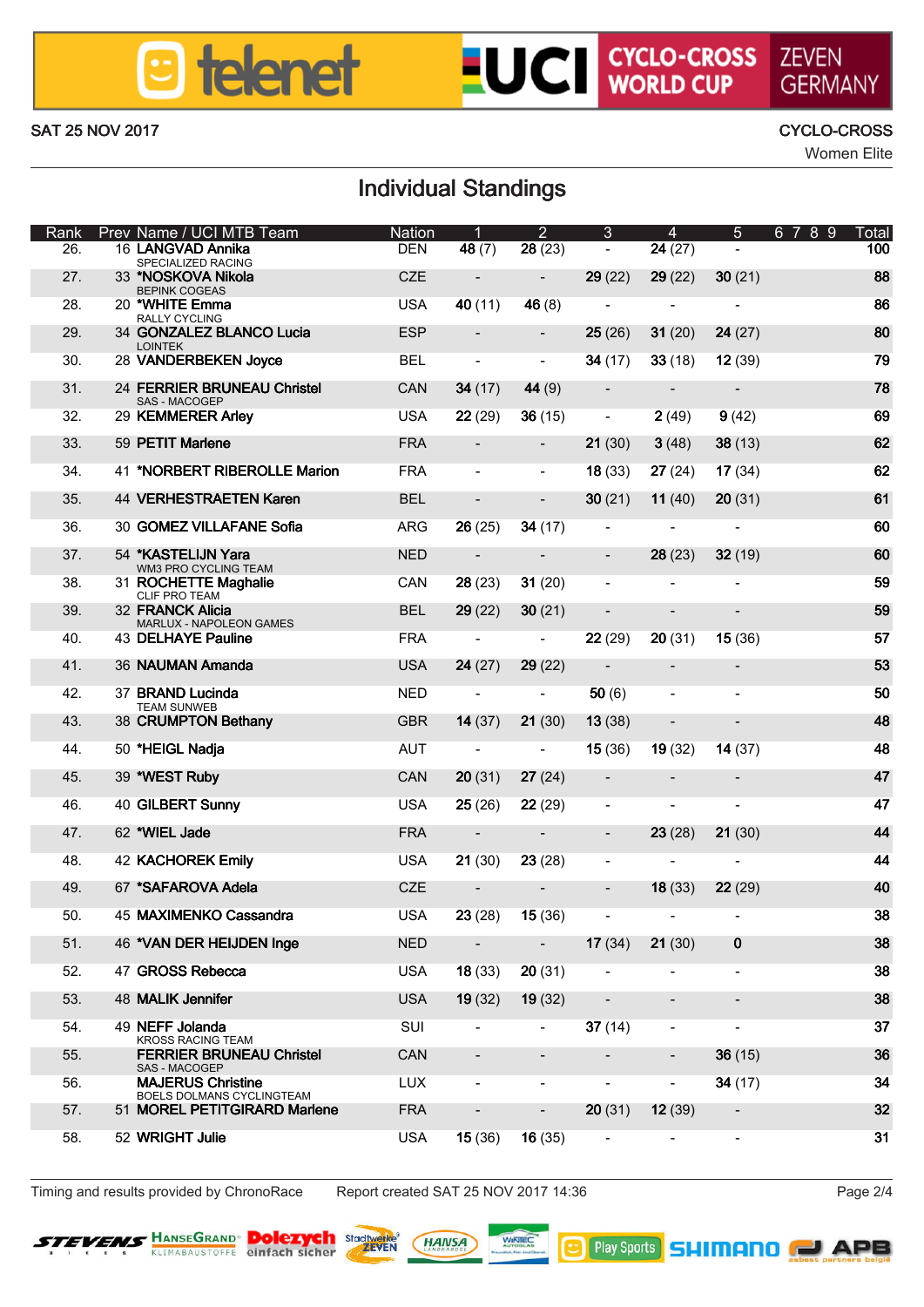### **B** telenet

# **LUCI CYCLO-CROSS ZEVEN**

GERMANN SAT 25 NOV 2017 CYCLO-CROSS

Women Elite

### Individual Standings

| Rank            | Prev Name / UCI MTB Team                           | Nation     | ٩       | $\overline{2}$ | 3       | А       | б       | 6789<br>Total    |
|-----------------|----------------------------------------------------|------------|---------|----------------|---------|---------|---------|------------------|
| RG.             | 53 HURST Kim                                       | N71        | 17(34)  | 13(38)         | ×,      | ٠       |         | $\overline{30}$  |
| FO.             | <b>66 REDMOND Notalie</b>                          | 4118       | ٠       | ٠              | 11 (40) | 8(43)   | 11 (40) | 30               |
| 61              | 82 "RAKICER Manon                                  | NFD        | ٠       | ٠              | i.      | 10(41)  | 19 (32) | 29               |
| 62              | 55 VAN DE STEENE Kim<br>TARTELETTO - ISOREX        | <b>RFI</b> | ٠       | ٠              | 27(24)  | ٠       | ٠       | 27               |
| 63.             | 56 BETSEMA Denise                                  | NED        | ٠       | ٠              | ä,      | 26(25)  | ä,      | 26               |
| FA              | 57 STEPANOVA Karla                                 | CZE        |         | ٠              | 26 (25) |         | ٠       | <b>26</b>        |
| 65              | 58 HOEKE Geerle                                    | <b>NFD</b> | ٠       | ٠              | 24 (27) | ٠       | ä,      | 24               |
| F6.             | 60 YOURINIER Lea                                   | <b>FRA</b> | ٠       | ٠              | 10(41)  | 14 (37) | ٠       | 24               |
| 67.             | 61 "KELLY Sichhan                                  | CAN        | 12(39)  | 12(39)         | i.      | ٠       | ä,      | 24               |
| RR.             | 63   ARICIN Moria                                  | IRI        | 13(38)  | 10(41)         |         | ٠       |         | 23               |
| 69              | <b>64 TXFGM Malene</b><br>GHOST EACTORY RACING     | <b>DEN</b> | ٠       | ٠              | í.      | 22 (29) | ä,      | $\boldsymbol{p}$ |
| 70 <sub>1</sub> | 74 KLOPPENBURG Margriet                            | <b>DEN</b> |         | ٠              | 7(44)   | 9(42)   | 4(47)   | 20               |
| 71.             | 65 PAYTON Hannah<br>nenes                          | GBR        | ٠       | ٠              | 19(32)  |         | ä,      | 19               |
| 72              | 85 ERLANDSSON Ass Maria                            | <b>SWF</b> | ٠       |                | ٠       | 6(45)   | 13(38)  | 19               |
| 73.             | 68 FINCHAMP Hannah<br>CLIE DOO TEAM                | <b>USA</b> | ٠       | 18(33)         | ä,      | ٠       | ä,      | 18               |
| 74.             | 69 WARD Evelyne                                    | CAN        | 11 (40) | 7(44)          | ٠       | ٠       | ٠       | 18               |
| 75              | <b>70 FRMGREN Ma</b>                               | SWE        | ٠       | ٠              | ×,      | 17(34)  | ä,      | 17               |
| 76              | 71 ELUOTT Natasha<br>GARNEAU-EASTON ob TRANSITIONS | CAN        | ٠       | 17(34)         | ٠       | ٠       | ٠       | 17               |
| 77              | <b>PAUL Stefanie</b>                               | GER        | J.      | J.             | í.      | ä,      | 16(35)  | 16               |
| 78              | 72 WAY Anno                                        | GRR        | ٠       | ٠              | 16(35)  | ٠       | ٠       | 16               |
| 79              | 73 ARMAN Dani                                      | 1154       | 16(35)  | ٠              | i.      | ٠       | ä,      | 16               |
| 801             | 75 TROHE Camina                                    | <b>DFN</b> | ٠       |                | ٠       | 15(36)  |         | 15               |
| 81              | 80 YOM AND Moing                                   | <b>FRA</b> | ×       | ä,             | 12 (39) | J.      | 3(48)   | 15               |
| 82              | <b>76 SMIHAI KOVA Tereza</b>                       | CZE        | ٠       | ٠              | 8(43)   | 7(44)   | ٠       | 15               |
| 83.             | 77 "MID'IC Fulls                                   | <b>FRA</b> | ٠       | ٠              | 14(37)  | ٠       | ä,      | 14               |
| R <sub>4</sub>  | 78 'SWARTZ Emma                                    | 1184       | ٠       | 14(37)         | ٠       | ٠       | ٠       | 14               |
| 85              | 79 VERHOEVEN Suzanne                               | <b>RFI</b> | ٠       | ٠              | ×,      | 13 (38) | ä,      | 13               |
| 86              | <b>81 SCHAPPERT Anna</b>                           | CAN        | ٠       | 11(40)         | ٠       | ٠       | ٠       | 11               |
| 87              | "VANICKIWA Tereza                                  | CZE        | ٠       | ٠              | i.      | ٠       | 10(41)  | 10               |
| 88              | 83 "UNGERMANOVA Elizabeth                          | CZE        |         | ٠              | 9(42)   | 0(51)   | ٠       | $\bullet$        |
| 89              | <b>HECKMANN I RA</b>                               | GER        | ٠       | ٠              | i.      | ٠       | 8(43)   | 8                |
| on.             | 84 "LEONARD Erica                                  | CAN        | i.      | 8(43)          | ٠       |         |         | 8                |
| 91              | THEI LAFRY Availa                                  | <b>RFI</b> | ٠       | ٠              | i.      | ٠       | 7(44)   | 7                |

Timing and results provided by ChronoRace Report created SAT 25 NOV 2017 14:36 Page 3/4



**Dolezych asset (MAIISA)**